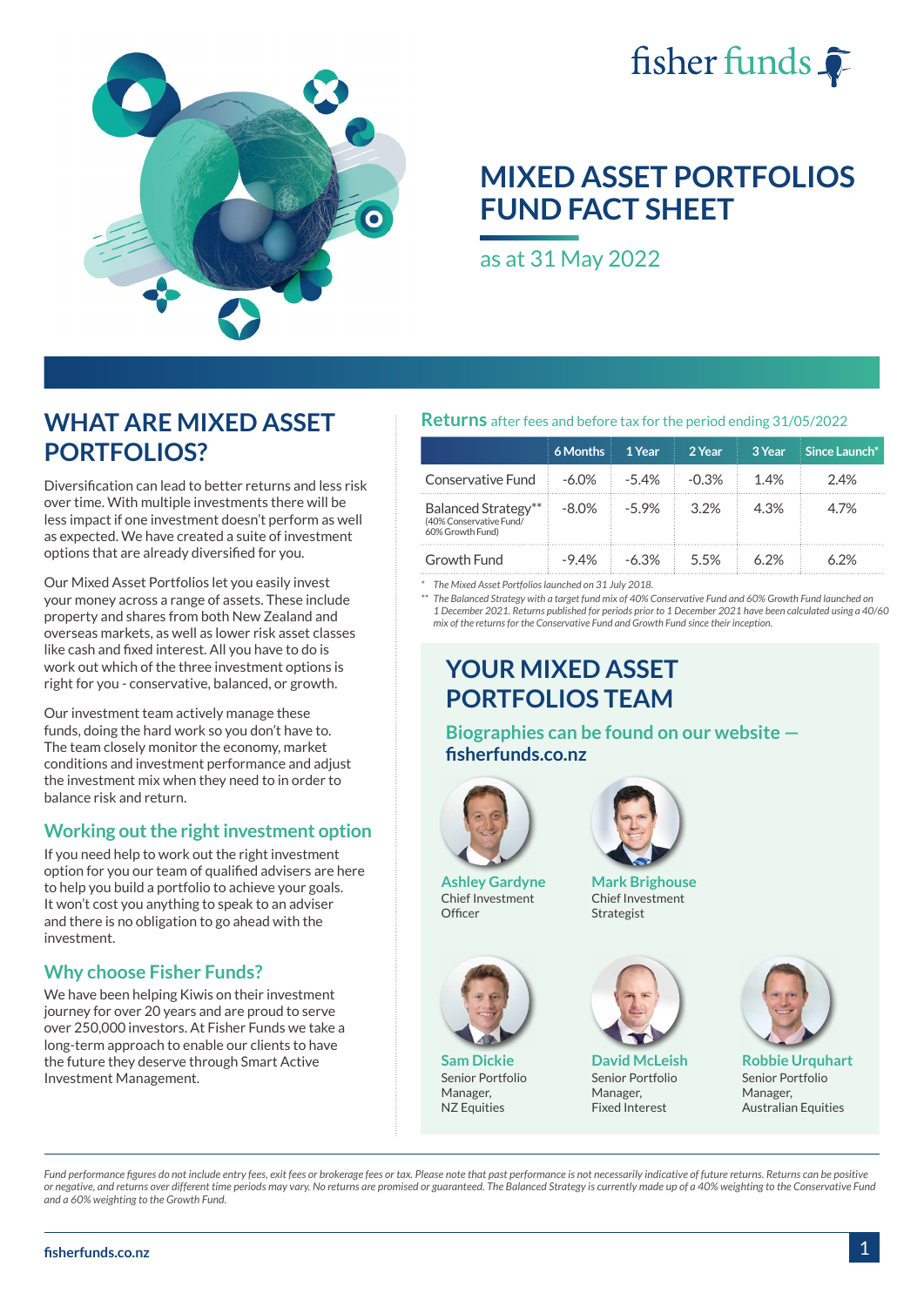# **MIXED ASSET PORTFOLIO INVESTMENT OPTIONS**

# **Conservative Fund**

### **Summary of investment objectives and strategy**

Aims to provide stable returns over the long term by investing mainly in income assets with a modest allocation to growth assets.

### **Who is the fund suitable for?**

A short term or naturally cautious investor or one who is looking to make a withdrawal within the short term. It also suits an investor who values lower volatility of returns over achieving potential higher returns.

While this fund is designed to be conservative in nature, in times of heightened market volatility the value of your investment may go up or down.

#### **Target investment mix**



\* Other – refers to an investment in a portfolio of listed property and listed infrastructure assets.

#### **Risk indicator**



Potentially **lower** returns Potentially **higher** returns

**Suggested minimum timeframe for holding the investment** Two years

**Income Assets**

**Growth Assets**

Cash and cash equivalents 14.5% New Zealand fixed interest 26% International fixed interest 32%

Australasian equities 5.5% International equities 12% Unlisted property 5% Other\* 5%

**Income Assets**

ò  $\bullet$ 

## **Balanced Strategy**

### **Summary of investment objectives and strategy**

Aims to provide a balance between stability of returns and growing your investment over the long term by investing in a mix of income and growth assets.

Automatically rebalanced each year to the target fund mix of 40% Conservative Fund and 60% Growth Fund while you remain invested only in the Balanced Strategy.

### **Who is the fund suitable for?**

A medium to long term investor who wants a balance between volatility of returns and achieving potential higher returns.

## **Target investment mix**



#### Cash and cash equivalents 6.4% New Zealand fixed interest 17%

| International fixed interest | 17%   |
|------------------------------|-------|
| <b>Growth Assets</b>         |       |
| • Australasian equities      | 17.2% |

| International equities | 33%  |
|------------------------|------|
| Unlisted property      | 4.7% |

Other\* 4.7%

\* Other – refers to an investment in a portfolio of listed property and listed infrastructure assets.

| <b>Risk indicator</b> |            |     |                                                       |   |  |                    |
|-----------------------|------------|-----|-------------------------------------------------------|---|--|--------------------|
| Lower risk            |            |     |                                                       |   |  | <b>Higher</b> risk |
|                       | $\sqrt{2}$ | - 3 | $\mathbf{a}$                                          | 5 |  |                    |
|                       |            |     | Potentially lower returns  Potentially higher returns |   |  |                    |

**Suggested minimum timeframe for holding the investment** Four years

**Income Assets**

**Growth Assets**

Cash and cash equivalents 1% New Zealand fixed interest 11% **International fixed interest** 7%

Australasian equities 25% International equities 47% Unlisted property 4.5% Other\* 4.5%

# **Growth Fund**

**Summary of investment objectives and strategy** 

Aims to grow your investment over the long term by investing mainly in growth assets.

### **Who is the fund suitable for?**

A long term investor who can tolerate volatility of returns in the expectation of potential higher returns, and has time on their side.

#### **Target investment mix**



\* Other – refers to an investment in a portfolio of listed property and listed infrastructure assets.

#### **Risk indicator**

| NDK IIIUKJUU                                                         |  |   |  |                          |  |                    |
|----------------------------------------------------------------------|--|---|--|--------------------------|--|--------------------|
| <b>Lower</b> risk                                                    |  |   |  |                          |  | <b>Higher risk</b> |
|                                                                      |  | ദ |  | $\overline{\phantom{a}}$ |  |                    |
| Potentially <b>lower</b> returns   Potentially <b>higher</b> returns |  |   |  |                          |  |                    |

**Suggested minimum timeframe for holding the investment** Five years